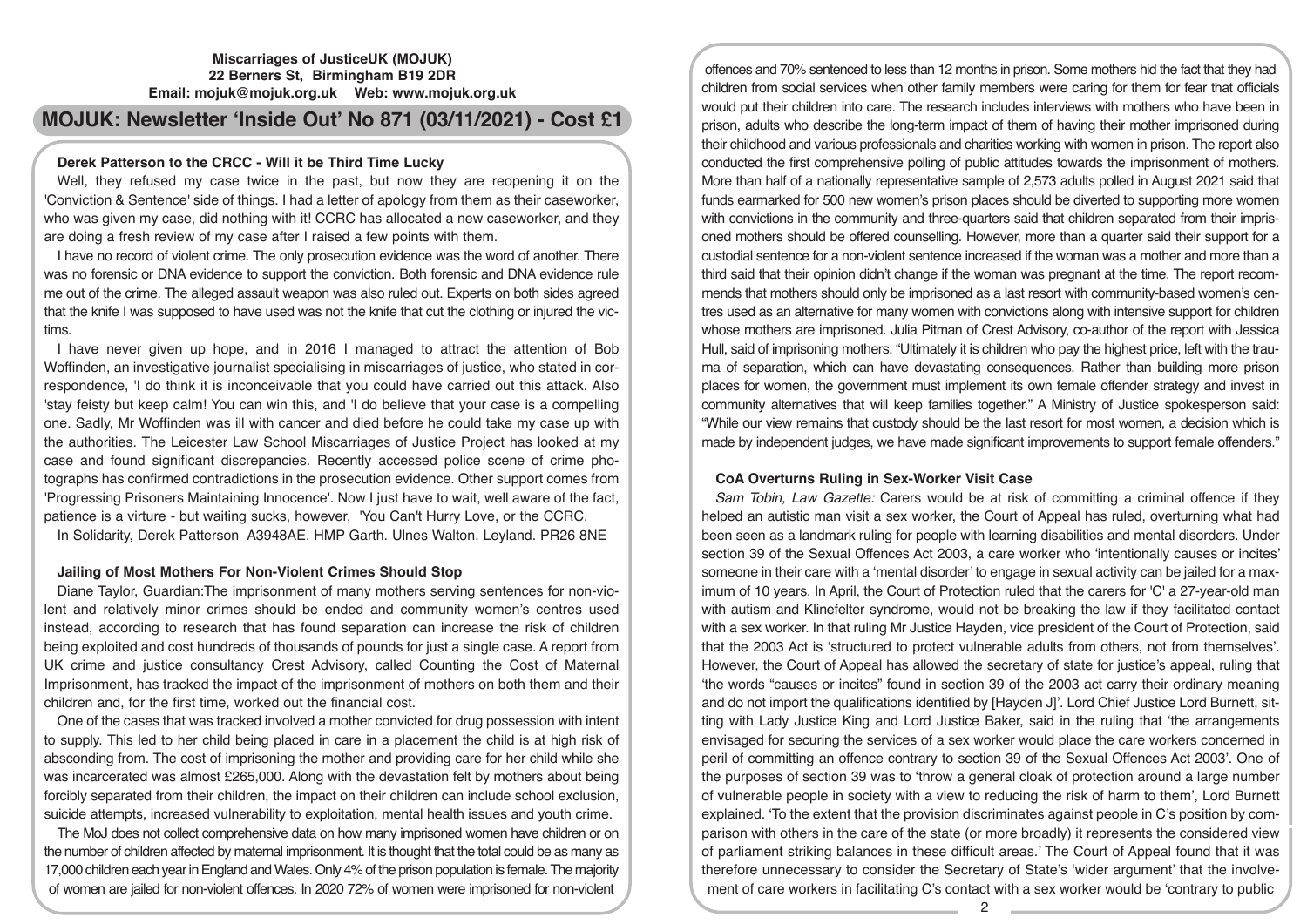policy and on that basis should never be sanctioned by a court'.

## **Shane Bryant a Birmingham Black Man: Died from Unreasonable Force by Police & Public**

*INQUEST:* A jury has returned a critical narrative conclusion at the inquest into the death of Shane Bryant, finding that aspects of the force used to restrain him were unreasonable and contributed to his death. They also found missed opportunities by the off duty police officer in managing the ongoing restraint contributed to his death. Shane Bryant died following restraint by Leicestershire police and members of the public on the night of Thursday 13 July 2017. He was apprehended as he tried to flee the scene of an attempted robbery of a shop. He had been armed with a baseball bat but left the bat in the shop as he sought to escape. An off-duty police officer ('Officer L') galvanised members of the public in nearby pubs to intervene, shouting 'Where's your community spirit?'

Officer L accepted he placed himself on duty by his actions. He and another member of the public confronted Shane and an accomplice in the shop. The accomplice escaped. Shane was brought to the ground as he sought to escape. An initial brief attempt to restrain Shane was disrupted by Shane's accomplices driving the getaway car towards the crowd. Shane was then brought to the ground for a second time and restrained in the dangerous prone position. Officer L was at Shane's head and said he gave instructions and advice and had a bird's eye view. Another of the restrainers was a retired police officer. For a period of minutes, Shane was held in a neck-lock by the retired officer. Then for several minutes more, he was held with his upper body in a 'ground-pin' and his legs locked in a 'figure of four'. After around 10 minutes of prone restraint, Leicestershire police arrived. Shane was handcuffed, and arm and leg restraint straps were applied. Shane was left in a prone position for around a further five minutes after handcuffs were applied. It was only when he was formally arrested that he was discovered to be unresponsive. Paramedics began CPR before Shane was taken to hospital at Queen's Medical Centre in Nottingham, where he was pronounced dead on 15 July 2017.

Shane was a 29 year old Black man from Birmingham. His family describe him as a much-loved person with a wide circle of friends. He was very close to his brothers, his nieces and nephews, as well as his mother who sadly died in 2020 having fought for justice for Shane, her youngest son. Shane has two young children, whom he loved very much. He had a history of mental ill health. He was diagnosed with ADHD and had behavioural problems as a child, which were often treated as discipline problems at school, and which led to anxiety and depression in adulthood. He was seeking support from the doctor and mental health services. The jury concluded that Shane's involvement in the incident at the Co-op store and his resistance to being restrained contributed to his death. They also found that whilst much of the force used to restrain him was reasonable, aspects were unreasonable and contributed to his death. They also found that missed opportunities by Officer L contributed to Shane's death, in relation to the management of the on-going restraint.

At the start of the inquest, the coroner ruled that the police and several witnesses be granted anonymity and their evidence was given from behind a large screen that divided the court room. Only the coroner, three members of the family, the lawyers and the jury were permitted to view the evidence from inside the screened area. Other members of the family, the public and the press had to listen to the evidence from outside of the screened area. A significant evidential aspect of the case was audio-visual material, comprising CCTV, mobile phone images, and bodycam footage from the police officers arriving on the scene. Despite the coroner ordering that pixelated versions of the audio-visual material should be shown on the public side of the screen, there was in fact no provision for this due to technical issues. This considerably impaired the function of the press in reporting on the case, because they simply could not follow the evidence.

 Dean Bryant, Shane's brother, said: 'We extend our heartfelt thanks to the coroner and particularly to the jury for giving us justice for Shane. The jury's conclusions reflect the concerns we've had about Shane's death from day one. We were let down by the IOPC investigation, but the inquest process has brought the true facts to light. As a family, we've always said that Shane deserved to end up in prison for his role in an attempted crime that night. He did not deserve to end up in a coffin. The jury's conclusion vindicates us in this conviction. This is an important step in our struggle for justice for Shane and for proper accountability for his death. We will now be considering the further legal avenues open to us in light of the evidence that has emerged during the inquest and the jury's conclusion.'

 The family were represented by solicitors from Deighton Pierce Glynn, Elliot White and Sarah Ricca, who said: 'Prone restraint all too easily becomes lethal force. Its use in this case, against a Black man fleeing the scene of an attempted robbery, no longer armed, by a crowd drawn from nearby pubs, and that included prominent roles played by an off-duty police officer and a former police officer, is deeply concerning. The jury's conclusion shows that they shared this concern. Shane's family are deeply moved by and grateful for the humanity and decency evident in the jury's conclusion. The jury did not let Shane's involvement in an attempted robbery displace his right to be treated as a human being in any attempt to bring him to justice.'

 Anita Sharma, Head of Casework at INQUEST said: 'It is clear that in the circumstances, Shane should have been arrested. Instead, he was brutally restrained for 17 minutes by officers and members of the public resulting in his death. Evidence points to black men disproportionately dying following police restraint and underscores concerns of racism and discrimination. Death after death, we have to ask, why are lessons not being learnt by those responsible on an individual and institutional level? There is also a disturbing trend of anonymity being granted to police officers at inquests and hearings into contentious police related deaths. The process for holding police to account must be an open and transparent one to assuage public concern about cover ups and to ensure accountability.'

### **SFO Withheld 'Potentially Embarrassing' Evidence in Unaoil Bribery Probe**

*Kate Beioley, Financial Times:* The UK Serious Fraud Office deliberately withheld "potentially embarrassing" evidence about the conduct of senior executives during an investigation into bribery at oil and gas consultancy Unaoil, the Criminal Court of Appeal heard on Thursday. Lawyers acting for Ziad Akle, a former Unaoil executive who was convicted and jailed for bribery last year, told the three judges that the anti-graft agency withheld documents that revealed the extent of the relationship between senior officials, including its director Lisa Osofsky, and an unofficial agent acting for the Ahsani family, who founded Unaoil. Akle is appealing against his conviction and five-year sentence, claiming the SFO abused legal process during its investigation. He alleges the agency encouraged David Tinsley, a former US Drug Enforcement Administration official and fixer for the founders of Unaoil, to induce him to plead guilty while he was trying to secure a lenient deal for his clients, who were also suspected of bribery. Akle pleaded not guilty at trial.

The fresh details will heap further pressure on the SFO over its handling of the investigation. Last year, the agency announced an independent review into the relationship between senior executives, including Osofsky, and Tinsley after the trial judge criticised them for allowing a "freelance agent" to become involved in the case. The agency has put the probe on hold until the conclusion of all legal proceedings in the Unaoil case. One of the two other men convicted has launched a separate appeal. Adrian Darbishire QC, Akle's barrister, told the judges on Thursday that the SFO had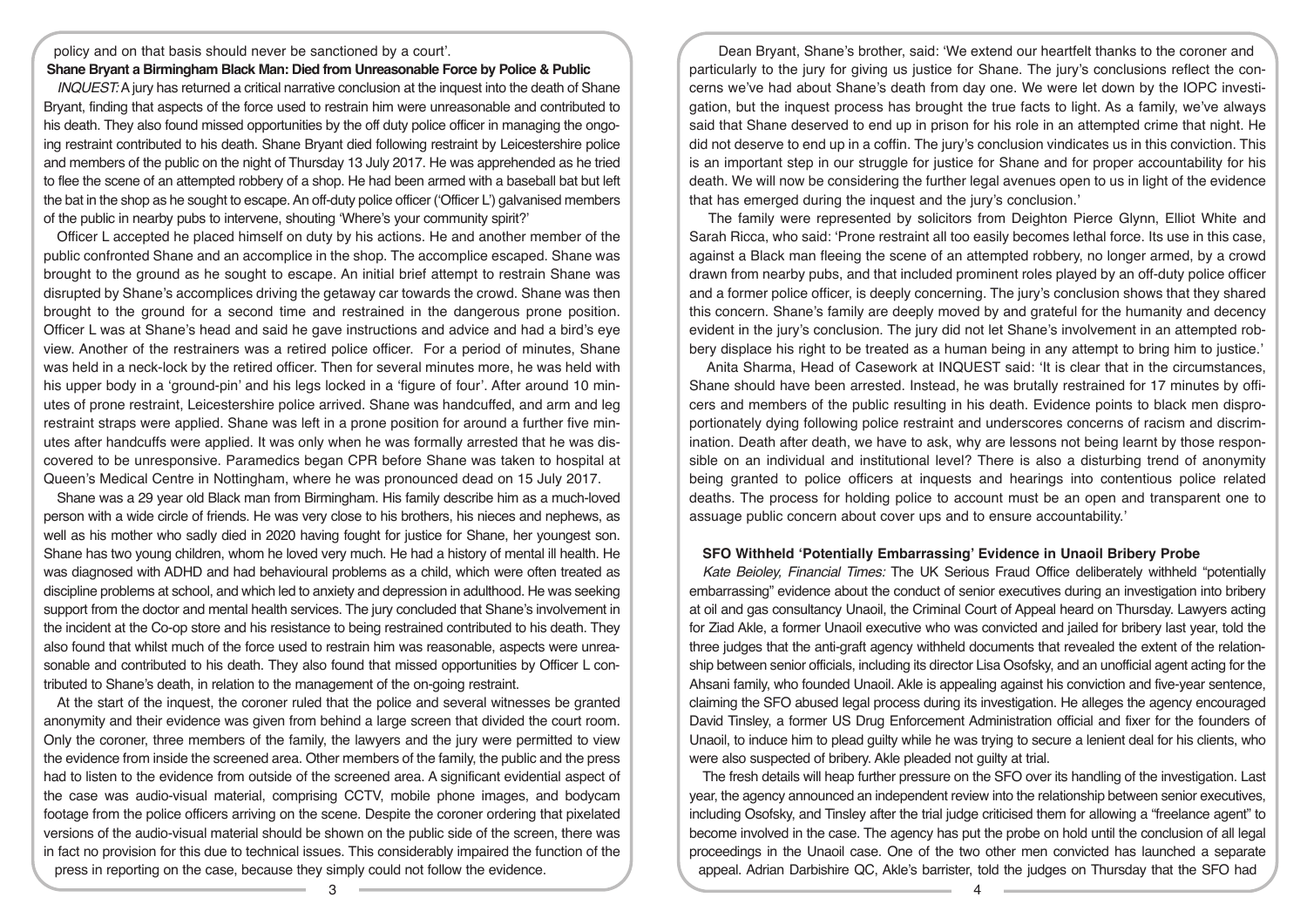refused to hand over numerous documents detailing meetings and texts between Tinsley and senior SFO officials until it was expressly ordered to do so by the Court of Appeal in July. According to Akle's case, Osofsky told Tinsley in a message that she would like to "spend a solid hour together just us" to which Tinsley replied "yes that is my desire". Akle contends there were over 40 calls or meetings between Tinsley and senior management that went unrecorded.

Darbishire said the SFO had not kept records of the decision-making behind "that dogged refusal to disclose this material". He put to the court that as the material "was potentially embarrassing" and that refusals of this kind were "exceptional if not unheard of" was it "unfair then, to put those two things together...and say somebody didn't want the material disclosed, so it wasn't disclosed?" Akle alleges the SFO acted unlawfully by encouraging Tinsley to meet him and another defendant behind the backs of their lawyers in order to try to secure convictions. In court filings the SFO conceded that the Tinsley contacts were "inappropriate" but not "egregious misconduct" that would amount to breaching Akle's right to a fair trial. Michael Brompton QC, representing the agency on Thursday said there may have been "plenty of bad judgment" but there was no "bad faith" on the part of the agency, or any conspiracy. He added: "The existence of evidence was not deliberately suppressed", adding "what happened here was a far lesser species of misconduct" than that which would have constituted an abuse of process. Over the two-day hearing this week, the SFO also denied that its chief investigator Kevin Davis had deliberately wiped his phone of text exchanges with Tinsley by entering a wrong password several times. Brompton said Davis had shown "carelessness" but that he had not wiped his phone deliberately.

# **Half of Black Boys Subject to Court Orders Suffer Racial Discrimination**

*Noah Robinson, Justice Gap:* Half of all black boys subject to court orders suffered racial discrimination with many having a 'fatalistic acceptance' of their experiences, according to a prison watchdog. A new report from the HM Inspectorate of Probation into the experience of black and mixed heritage boys in the criminal justice system, inspecting nine youth offending services and 173 cases (59 out-of-court disposals and 114 court cases, here), called for 'urgent improvement' to tackle 'insufficient' services. In the vast majority of cases, the impact of this discrimination had 'not been explored or considered'. This was exacerbated by the failure of staff to raise concerns when they felt a child had been discriminated against. The inspectors recommended that this 'should form the basis of any intervention', particularly as a 'striking feature' of offending was that it was 'grounded' in the children's environment. Shadow justice minister David Lammy tweeted that it was 'another damning report'.

The impact of 'stop and search' on black boys was a 'significant concern', especially in London, with the practice often enforcing acceptance as being 'just the way it is'. One boy reported being stopped and searched five times a week. According to the inspectors this was a 'stressful experience' that had become 'become normalised and an accepted part of everyday life'. 'Some of the boys who had moved from London to other parts of the country spoke of the relief they felt at being able to go about their daily activities without being stopped and searched,' the report said. 'When they reflected on this, they recognised the impact it had on their sense of wellbeing.' The inspectorate recommended that the Home Office should release statistics on 'stop and search', broken down by ethnicity, to tackle the issue.

Inspectors reported a lack of understanding about disproportionality: 2.8 times as many black children come to the attention of the youth justice system as would be expected from the given population. This has been increasing since 2010, with the proportion of black children in custody rising by 14% from 21% in 2010 to 35% in 2021. The report describes how 'until

recently, there had not been sufficient impetus to improve and deliver high-quality services'. Whilst it recognised the improvements made by the Youth Justice Board, these had 'disproportionately benefitted white children', recommending further measures and guidance to address these failures. There was 'stark shortfalls' in the services provided to black boys, with recent cuts to funding for youth and community services cited as a challenge. Out of 164 staff surveyed, less than a quarter said they had access to the right specialist and mainstream services. The report described how the relationship between a child and their YOS worker was the 'most important factor' in supporting their engagement through the criminal justice system.

Living in a war zone': 'The boys often live on large estates or in densely populated areas, where they have less control over who they come into contact with. In this setting, they do not have the same opportunities to opt in or out of relationships that other children might have. It is in these circumstances that they can become vulnerable to grooming and child criminal exploitation, something that we saw in a significant number of the cases that we looked at. One boy described his local area in London as a 'war zone', stating that making the wrong decisions can lead to being killed or sent to prison. Another child described the stress that he had felt living in London and the positive changes to his life brought about by moving to a new environment where he felt safe and supported. He told us: 'I'm going to college on a part-time course and I play for a semi-professional football club… I'm in a different programme right now. I'm staying with family and they are keeping my head straight and making sure I don't slip up. I feel that I am in a better place up here so everything is working great.'

It is well documented that, when children are exposed to a traumatic event, including violent crime, their response may vary. Some children become fearful. They may prefer to stay at home, and they may have trouble sleeping and concentrating in school. Some children exposed to violence start to resolve their own conflicts in a violent manner, especially if they don't have access to the support and guidance that they need to help them. Others can become desensitised to violence and the pain and distress of other people. Some retreat into a shell, avoiding people and the world around them. Children with long-term exposure to violence are at an increased risk of: behavioural, psychological and physical problems; academic failure; alcohol and substance use; adolescent anti-social behaviour; and adult criminality. When children repeat the violence, they have experienced themselves without suitable and effective support and interventions, they can perpetuate a cycle of violence that continues through future generations. This reflects what we saw in the cases we looked at, where boys often had older siblings and other family members who had been involved in crime, and which had affected them in their formative years.'

#### **One in Ten Cases Sent to CoA by CCRC Turned Down at Least Once**

Jon Robins, Justice Gap: More than one in ten cases sent to the Court of Appeal by the miscarriage of justice watchdog have been turned down at least once by the body, according to figures revealed by a Sunday Times investigation. Responses to a freedom of information request revealed that on 90 occasions the Criminal Cases Review Commission initially refused to refer a case to the appeal court and only did so after fresh applications were made. Of this number, 58 led to the quashing of convictions. 'For most of these innocent people, it meant years wasted relying on a lawyer or charity to investigate,' wrote Emily Dugan in yesterday's Sunday Times which is running a podcast on the case of Andrew Malkinson – the CCRC is presently looking at its third application. You can read Bob Woffinden writing for the Justice Gap on the Malkinson case here. The CCRC told the Times: 'We are always willing to look again at cases and sometimes we are able to refer a case which did not previously meet the statutory test for referral.'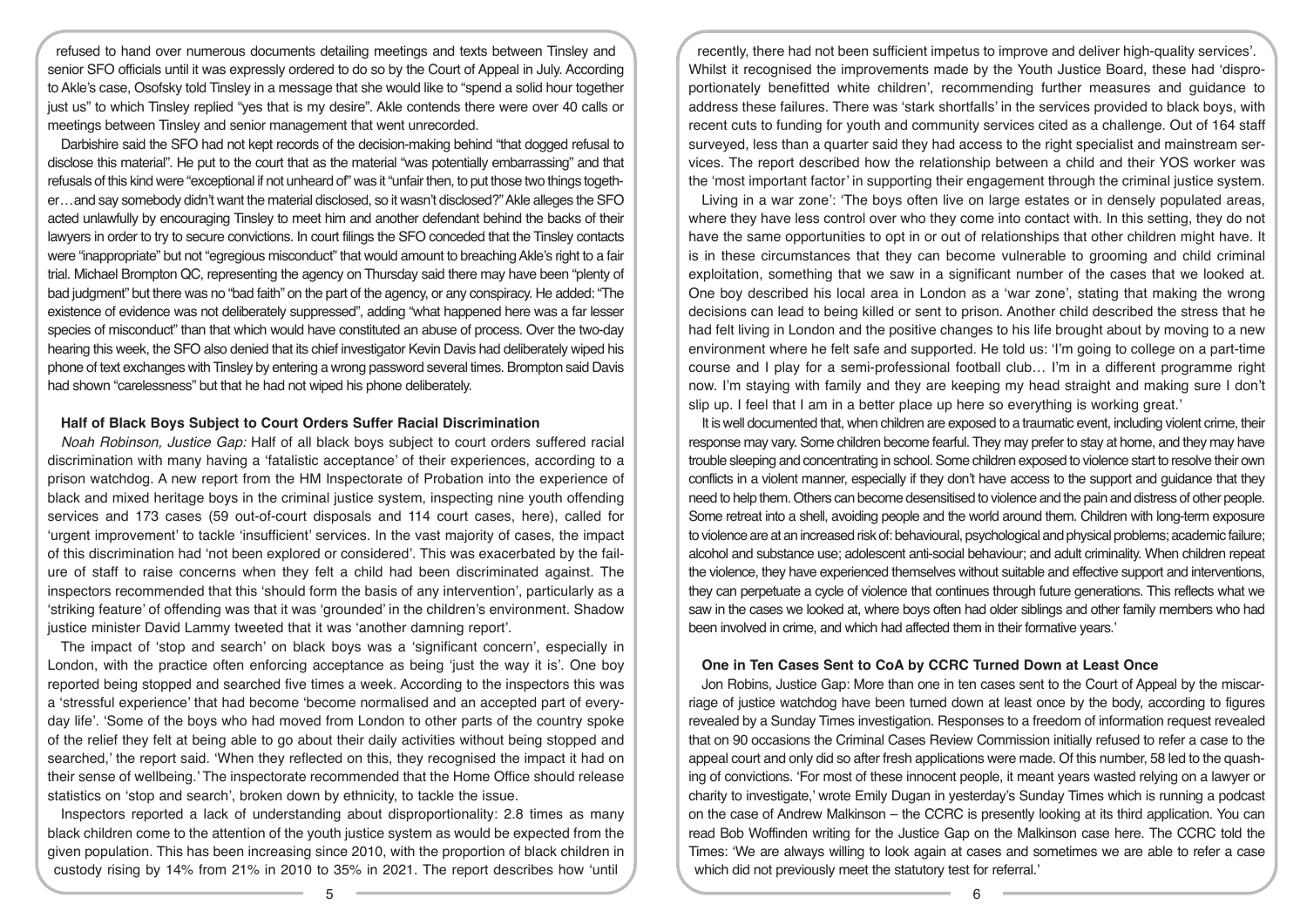# **The Number That Wasn't in the Budget For Prisons**

*Peter Dawson, Justice Gap:* The average cost of holding a prisoner for a year is around £43,000. We've somehow become conditioned to the government parading policy failure when it boasts of spending an extra £4 billion to build more prison spaces. Just how many more seems to change with the weather, but the budget put it at 20,000. So, that's £4 billion capital money not spent on public transport, or refurbishing schools or hospitals, but on institutions to hold people largely in idleness, paying no tax and silently generating unseen costs for the families they leave behind. £4 billion spent on institutions that all the evidence shows are more likely to increase reoffending than reduce it. £4 billion required largely because successive governments have legislated to increase sentence lengths just to appear "tougher" than their political opponents, and the financial consequences of all those expedient announcements come home to roost long after they have been made.

But what about the number that wasn't in the budget, simply because it's money the Chancellor doesn't have to find for the next three years? The average cost of holding a prisoner for a year in 2019 was around £43,000. Let's be kind to the Chancellor and not inflate that figure for the last 2 years. It still means a future annual cost to run these new prison places of £860 million. The Chancellor found he had a back pocket, and doled out an extra £450m in total to the Ministry of Justice. The largest chunk of that is destined for the courts to start to deal with the backlog of unheard cases that existed before the pandemic but has been made even worse by it. So where exactly will nearly double that amount be found to run all these new prisons in 3 years' time? And the year after that? And the year after – for the couple of centuries that we keep our prison buildings operating in this country? Just for context, the average salary of a nurse is £31,000, so a total cost to the employer of around £35,000. So the decision on new prison building actually equates to 24,500 nurses we can't recruit because the government wants to sound tough – not just now, but for as far ahead as the eye can see. The government will say that it wants to reduce reoffending, perhaps hoping we will conclude that one day it might actually close some prisons and reduce the waste of human capital they represent. But you won't find an assumption in the budget that suggests the government has any such intention. Even the most straightforward reform practically and politically – of investing in women's centres in the community in order to reduce prison places for women, is timidly avoided. Who knows what job Rishi will be doing when the bill for running all these new prison places falls due. But the taxpayer is going to have to cough up, whoever the Chancellor is.

## **Self-Harm Among Female Prisoners Surges by 47% to Record Levels**

*Maya Oppenheim, May Bulman, Independent:* 'The increases are part of a wider trend of declining mental health for women in prison and serve as a sobering reminder of the damaging impact prison has. Self-harm among female prisoners surged drastically to record levels in recent months, new data shows. Ministry of Justice statistics show self-harm among female inmates rose by 47 per cent in the three months stretching until June 2021. This is far higher than the 8 per cent increase during the same period of time in male prisons. Overall, there was a 16 per cent annual increase in the rate of self-harm incidents among female prisoners between June 2020 to June 2021, which is the highest level for the last 10 years. While self-harm in the women's prison estate has been rising since 2017, incidents have soared since highly strict regimes and rules were rolled out in jails in the wake of the Covid crisis.

Sorana Vieru, of Women in Prison, a leading charity helping women locked in the criminal justice system, said: "This huge jump in self-harm incidents on the last quarter highlights the devastating mental health crisis for women in prison "However, the increases are part of a wider trend of declining mental health for women in prison and serve as a sobering reminder of the damaging impact prison has. We must not continue to ignore the fact that prisons are not safe and do not enable recovery

but thwart it." Ms Vieru warned the newly released data is even more troubling given the government pledged funding for 20,000 more prison places, including 500 for women's prisons, during the Spending Review this week. "Instead the government can and must use this to invest in community-based services that support women to tackle the issues that sweep them into crime in the first place, like domestic abuse and mental ill-health," she added.

While Zahra Wynne, of Revolving Doors, a charity which helps people trapped in the cycle of homelessness, crime and mental health issues, told The Independent: "The Ministry of Justice state that the sharp increase in self-harm in women's prisons is 'primarily driven by a reduction in self-harm in the previous quarter compared to the recent trend'. "However, if you look at the year-on-year data, self-harm in women's prisons has been steadily rising for a decade. "Women with lived experience of imprisonment tell us that prison is a traumatising experience – which only exacerbates the trauma from domestic violence, poverty, substance misuse and homelessness that many women in prison have faced."

A previous report by the Prison Reform Trust found 80 per cent of women in jail were serving sentences for non-violent offences. A former female prisoner, who chose to remain anonymous, previously told The Independent she encountered many women self-harming in jail - adding that she herself suffered from a great deal of "unaddressed trauma" while inside. "I saw lots of women self-harming," she said. "You could see their distress – it was an absence of attention for many of them and feeling like not having someone to recognise they were alive. They were isolated and isolated again. It was a sign of distress and not having anywhere else to take it."

The new data also reveals that the rate of self-harm among children in custody has increased by 27 per cent over the past year – the highest level since at least 2014, when the current records began. The rate of self-harm incidents fell substantially during the first nine months of the pandemic but has increased in each of the latest two quarters, surging by 65 per cent in the three months to the end of June 2021. It comes amid mounting concern about the youth custody estate. Two secure training centres – which are designed to house child prisoners aged 12 to 17 – have been forced to close in recent years due to poor conditions, and the third and only remaining facility was recently found by inspectors to have "widespread failings". In light of the figures, shadow youth justice minister Anna McMorrin called on ministers to "urgently set out how they plan to improve conditions for children and staff in the youth estate". "Under the Tories, violence and self-harm have spiralled out of control in youth custody. The government must commission an independent review into youth custody to develop a long-term strategy for young offenders and to get a grip on this crisis they've created," she said.

#### **Life Sentence Only Possibility of Release on Parole After 40 years' Violation of Article 3**

*ECtHR:* The applicants, József Bancsók and László Magyar, are Hungarian nationals who were born in 1979 and 1960 respectively. They are serving life sentences in prison in Hungary. Mr Bancsók (application no. 52374/15) was sentenced to life imprisonment for murder in June 2013, with eligibility for release on parole once he had served 40 years in prison. After his sentence was upheld on appeal in 2015, Mr Bancsók lodged a constitutional complaint. He argued that setting the earliest date of his release once a term of 40 years had been served was contrary to the case-law of the Court and constituted inhuman treatment. The proceedings are still pending. Mr Magyar (application no. 53364/15) was sentenced to life imprisonment in September 2010, without eligibility for parole, under articles of the Criminal Code in force at that time. However, following the Court's judgment in László Magyar v. Hungary (no. 73593/10, 20 May 2014), in which a violation of Article 3 was found, his sentence was reviewed to include eligibility for release on parole after 40 years of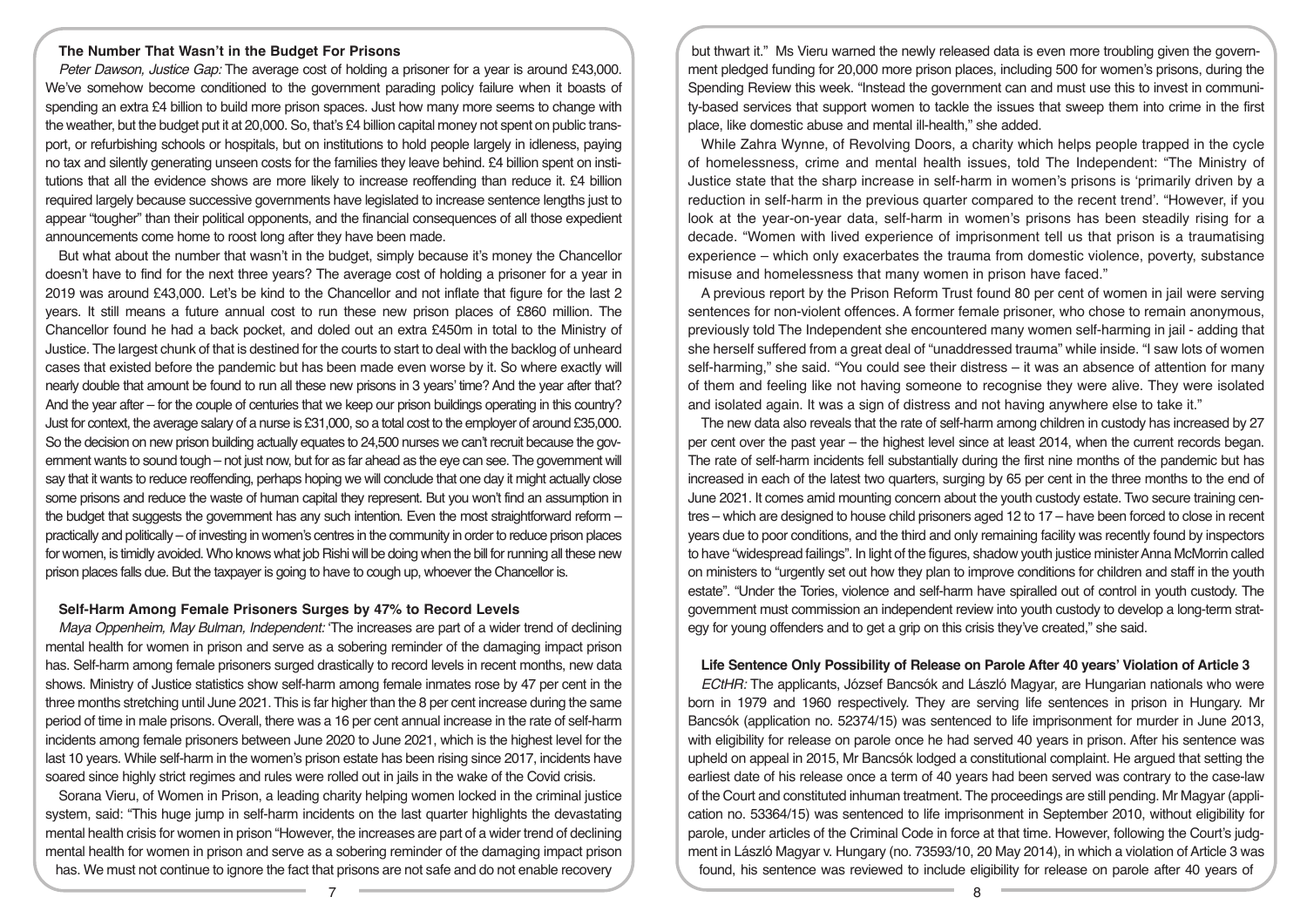imprisonment. Mr Magyar subsequently lodged a constitutional complaint in 2015, arguing that setting the earliest date of release once a term of 40 years had been served was contrary to Hungary's obligations under the Convention. The proceedings are still pending.

 *Complaints, procedure and composition of the Court:* Relying on Article 3 (prohibition of inhuman or degrading treatment), the applicants complained that life imprisonment with a possibility of release on parole after 40 years amounted in practice to a whole life sentence and that they in effect still had no prospect of release. They alleged therefore that their sentences constituted inhuman and degrading punishment and were in breach of the Convention. The applications were lodged with the European Court of Human Rights on 7 October 2015 and 20 October 2015 respectively. Given the similar subject matter, the Court examined the applications jointly in a single judgment.

*Decision of the Court Article 3:* The Court dismissed the Government's objection concerning the non-exhaustion of domestic remedies, noting that both sets of proceedings before the Constitutional Court had been pending since 2015, which undermined the potential effectiveness of that remedy in their cases. It reiterated that a life sentence could be compatible with the Convention only if there was both a prospect of release and a possibility of review from the outset. The Court had already held that where domestic law did not provide for the possibility of such a review, a whole life sentence did not measure up to the standards of Article 3 of the Convention. Moreover, comparative and international-law material showed clear support for the institution of a dedicated mechanism guaranteeing a review no later than 25 years after the imposition of a life sentence, with further periodic reviews thereafter. It noted that the 40 years during which the applicants would have to wait before they could expect to begin to be considered for release on parole was significantly longer than the maximum recommended time frame. It therefore concluded that their sentences did not, in effect, offer any real prospect of release, and were thus not compatible with the Convention. There had accordingly been a violation of Article 3. Just satisfaction (Article 41) The Court held that Hungary was to pay Mr Bancsók 3,000 euros (EUR) and Mr Magyar EUR 10,600 in respect of costs and expenses. The finding of a violation constituted in itself just satisfaction for any non-pecuniary damage sustained.

### **Prisoners Detained at Gates and Sectioned Under Mental Health Act**

Inside Time: Prisoners who have completed their sentences are being stopped as they walk out of the gates and detained under the Mental Health Act in a practice known as 'gate sectioning'. People held in this way are taken straight from the jail to a secure mental health facility without being able to enjoy the freedom they were expecting. Prisoners who are diagnosed as requiring specialist care can be transferred to a secure mental health facility during their sentence, but watchdogs have repeatedly complained about long delays to transfers, which authorities blame on a shortage of mental health beds. Critics say that 'gate sectioning' demonstrates that the beds can be found when the authorities need them.

Juliet Lyon, Chair of the Independent Advisory Panel on Deaths in Custody, sounded a warning about the practice when giving evidence last week to MPs on the Commons Justice Committee for their inquiry into women in prison. Although gate sectioning can affect both men and women, surveys show that women in prison have higher rates of mental ill health than their male counterparts. There have been a number of incidents, particularly in relation to women, where they thought they were leaving, they've been literally at the gate … and then they are sectioned and taken away and put in secure care. That simply can't be right. It's a very cruel thing to do, and it indicates that prison has been allowed to hold on to someone whose behaviour and health has been very, very poor and

they've been very damaged by it. But this 'gate sectioning' is something that's occurring more – and it has got to be stopped, it's not the right way to proceed at all." Her comments were endorsed by Sandra Fieldhouse, leader of the women's inspection team at HM Inspectorate of Prisons, who was giving evidence to the Committee alongside Lyon. Figures released by some prisons demonstrate that the practice is not uncommon. At HMP Durham, seven men were 'gate sectioned' in the year 2019/20, compared with 15 who were transferred to mental health facilities before their release date, according to the prison's Independent Monitoring Board. And according to a Royal College of Psychiatrists newsletter, HMP Thameside saw eight 'gate sectionings' in 2020, compared with 61 prisoners transferred to mental health facilities during their sentences. The newsletter called gate sectioning "a last resort approach to avoid sudden release from custody for someone who is mentally unwell" but admitted that it is "not ideal in prison setting".

Critics of gate sectioning say that making people wait until their release date before they are taken for specialist care demonstrates that mental health problems are taken less seriously than physical health problems, arguing that "We wouldn't ask someone with a broken leg to hobble around waiting until release for treatment." Addressing delays in transferring mentally ill prisoners to appropriate institutions, Prisons Minister Victoria Atkins told the House of Commons last week: "We have a responsibility to ensure those in prison receive appropriate care in the right setting, at the right time. Transfer from prison to hospital for those with severe mental health issues can take too long – we acknowledged this in the Government response to the independent review of the Mental Health Acct. Since then, NHS England has published guidance to speed up transfers and we have committed to legislate and enshrine a 28-day limit on such transfers in statute."

#### **40,000 Prisoners' Hospital Appointments Cancelled**

Inside Time:More than 40,000 hospital appointments for prisoner were cancelled in a single year, an analysis of NHS figures has shown. A study found that 42 per cent of outpatient appointments made for prisoners in 2019/20 were missed, compared with only 24 per cent of appointments made by the general public. Researchers from Nuffield Health said that a shortage of prison officers to escort prisoners to hospitals was often to blame, and warned that the delays to care could be putting people's health at risk. Out of the 101,000 appointments which prisoners should have attended during the 12-month period, 18 per cent were missed with no advance warning given – which is three times higher than the rate among the general public. The latest figures for 2019/20 include the first month of the Covid pandemic. Dr Miranda Davies, one of the report's authors and a Nuffield Trust senior fellow, said: "There are worrying signs that the measures put in place to protect prison staff and prisoners from Covid-19 are actually worsening the poor access to essential hospital care that prisoners already faced. We know that even before the pandemic, the prison estate was holding more prisoners than it was ever designed for. On top of this, the loss of experienced prison staff means conditions in prisons are challenging and prisoners just aren't getting the access to health services they need." The new report, published this month and called "Injustice? Towards a better understanding of health care access challenges for prisoners", also analyses the medical problems for which prisoners require hospital treatment. The most common cause of prisoners being admitted to hospitals as inpatients was injury or poisoning, which was most common among those aged 30 to 39. Prisoners overall had less hospital treatment than would be expected for people of their equivalent age in the community, suggesting there is a level of unmet healthcare need in prisons. Older prisoners, in particular, went to hospital less often than would be expected. The report says: "It is likely that the gap for older prisoners at least in part reflects an access challenge due to the pressure on escort availability in the face of steep demand, driven by levels of violence and self-harm in the younger age groups where rates are higher than expected."